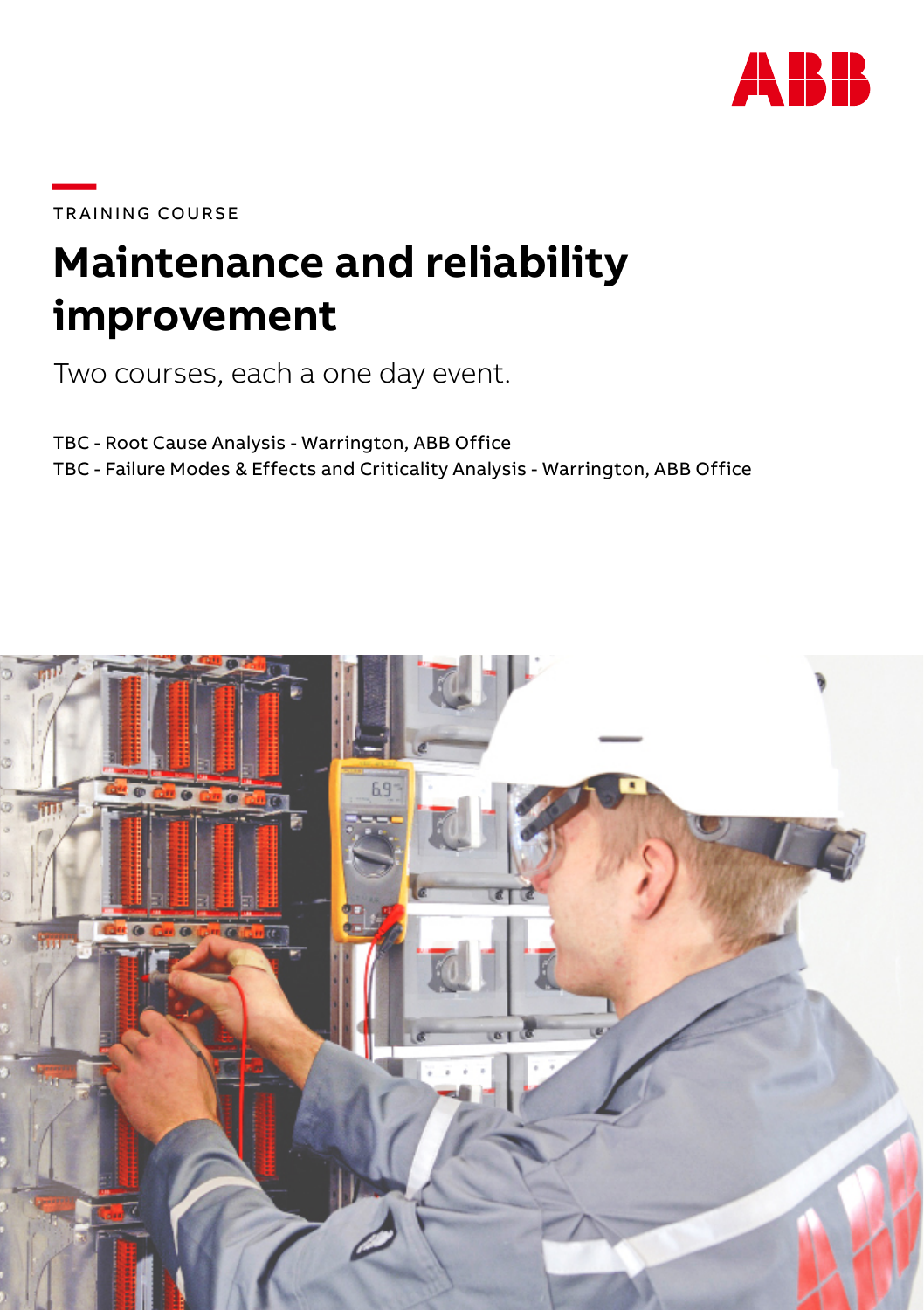## **Maintenance and reliability improvement**

Today UK industry must be as efficient as possible to compete in the global market place. A key driver for this is the reliability of the plant assets.

Despite a background of ageing plant, tighter legislation and the drive to reduce costs while increasing output, engineers are still expected to improve the reliability of plant equipment. The course outlines the main methods you can use to understand current and potential causes of equipment reliability and the maintenance methods you can use to address them. You will be coached by ABB reliability consultants who, as well as being acknowledged experts in their field, also have a background in front-line maintenance management.

#### Root Cause Analysis (RCA)

**—**

#### **What the course will cover:**

- The use of a standard RCA method to find the fundamental cause (or causes) of a problem
- The practical application of this technique to real-life examples

#### **What will you learn:**

- How to define a problem clearly
- How to apply the '5 Whys' RCA process
- How to record the RCA process using a cause tree diagram
- How to eliminate incorrect causes and find the primary cause of a problem

#### **Who should attend**

Anyone wanting a proven method for identifying the root cause of a problem in their tool bag.

## Failure Modes & Effects and Criticality Analysis (FMECA)

## **What the course will cover:**

- Criticality analysis methodology and its application in prioritising equipment and focusing reliability improvement work
- FMECA as a method for analysing, prioritising and avoiding potential equipment failures
- The practical application of these techniques to real-life examples

#### **What will you learn:**

- How to play an active part in an equipment criticality analysis
- How to select the appropriate criteria to apply
- How to use the results of the analysis
- How and when to apply the FMECA process
- An appreciation of FMEA and when to apply it instead of FMECA
- How to use FMECA and Failure Modes & Effects Anaylsis (FMEA) to develop effective equipment maintenance policies

#### **Who should attend**

Those needing methods for:

- Prioritising reliability improvement work.
- Identifying potential failures and appropriate preventive activities

These courses will be particularly valuable for:

- Maintenance and engineering managers
- Plant engineers and reliability engineers
- Plant / operations managers
- Technicians
- Supervisors and operators involved in improving plant uptime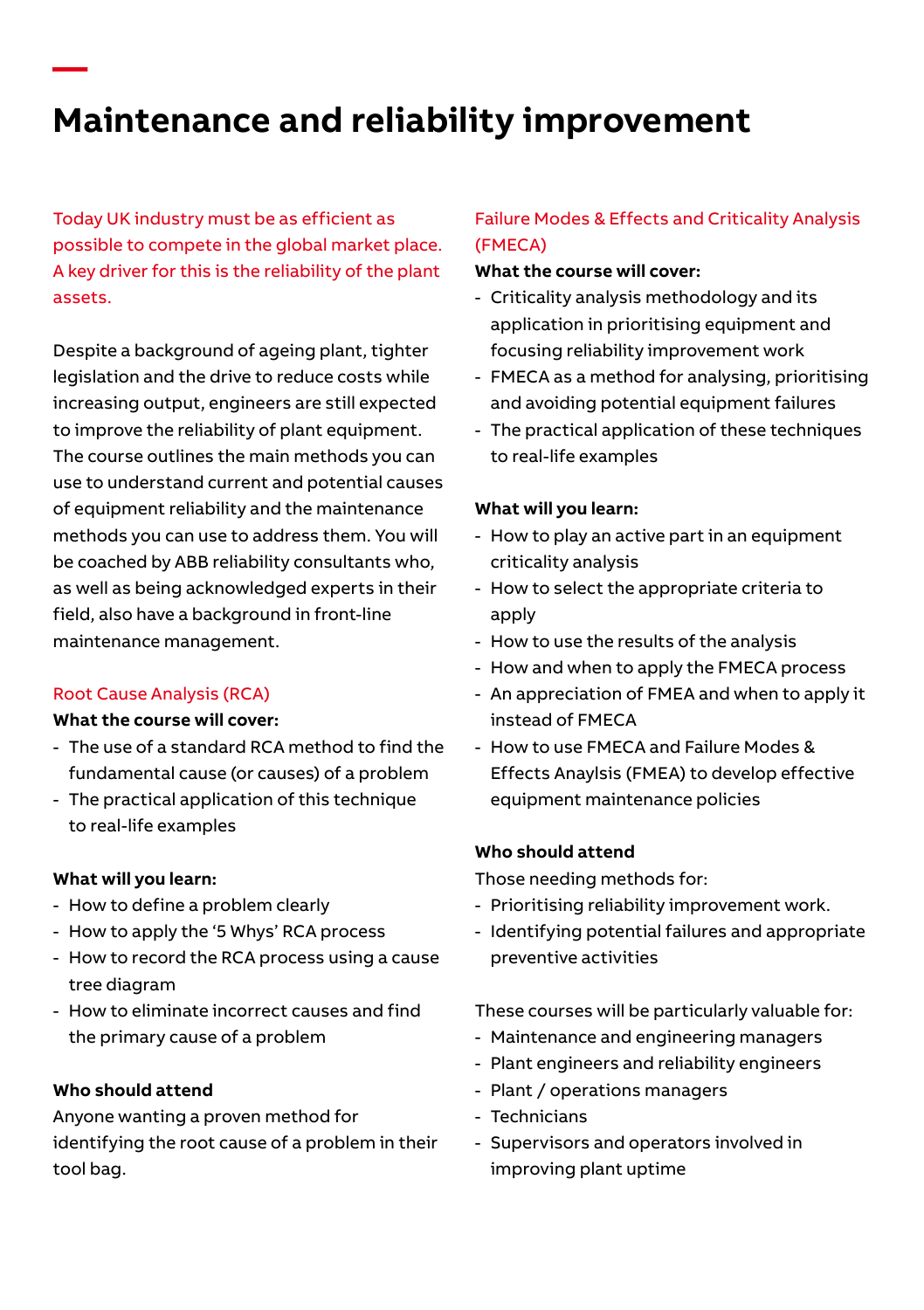## **Duration**

2 x 1 day

#### **Price**

£600 + VAT each or both: £1100 + VAT

#### **The training method**

These courses consist of lectures, case studies and group exercises. Based on practical situations the sessions are highly interactive. An interactive simulation exercise will be used to maximise the learning from the RCA session.

### **Course tutors**

Martin Brown BEng, CEng, MIMechE is a Principal Consultant with ABB. He is an experienced practitioner involved in improving maintenance, reliability and integrity management for a wide range of companies across the chemical, oil & gas, and pharmaceutical industries.

Laurence Plant MBA, BSc CEng, MIMechE is a Principal Consultant with ABB. He has a maintenance and engineering background in pharmaceuticals, chemicals FMCG and plastics. Laurence has been involved in a wide range reliability improvement projects.

| Agenda RCA                                     |                                     |
|------------------------------------------------|-------------------------------------|
| - Why do we want to get to the root cause?     | - Recording an RCA                  |
| - Problem definition                           | - The cause tree diagram            |
| - How to define a problem clearly & accurately | - Finding the primary cause         |
| - RCA process                                  | - How to eliminate incorrect causes |
| - The '5 Whys' method                          | - RCA group exercise                |
| <b>Agenda FMECA</b>                            |                                     |
| <b>Criticality analysis</b>                    |                                     |
| - Basic principles                             | - Using the results                 |
| - Criteria selection                           | - Risk prioritisation               |
| - Rating systems                               |                                     |
| FMEA / FMECA                                   |                                     |
| - Basic principles                             | - Structure and application         |
| <b>Functions</b>                               |                                     |
| - Functional analysis                          | - Function tree exercise            |
| <b>Failure modes</b>                           |                                     |
| - Potential modes of failure                   | - Failure mode criticality in FMECA |
| - Potential causes and effects                 | - Failure modes exercise            |
| <b>FMECA output</b>                            |                                     |
|                                                |                                     |

- Using the results to develop effective maintenance policies

ABB reserve the right to amend the course agenda.

#### **How to book**

Web: www.abb.com/uk/consulting/training Email: jackie.kendall@gb.abb.com Phone: Call Jackie Kendall on +44 (0)1642 372121